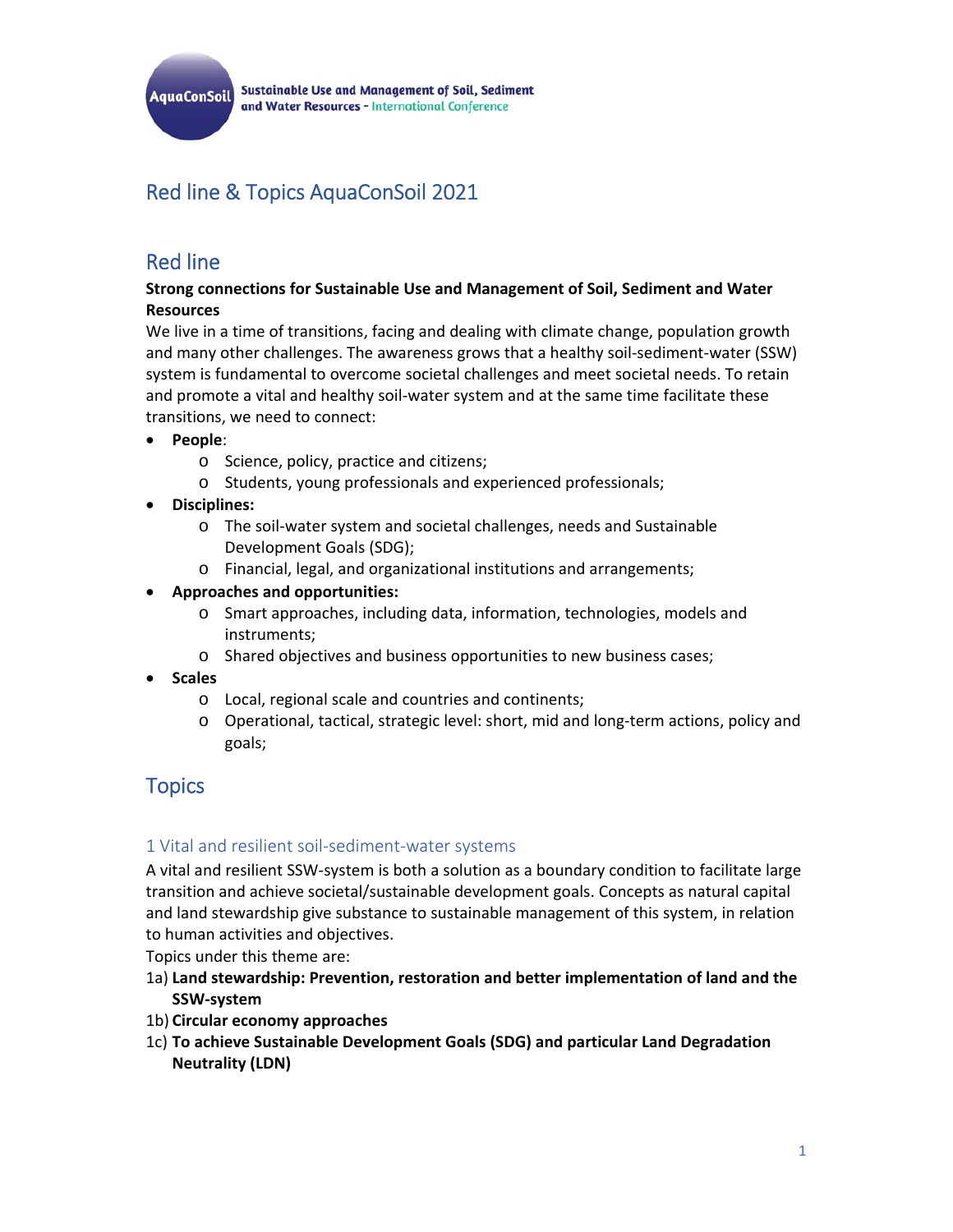**Sustainable Use and Management of Soil, Sediment AquaConSoil** and Water Resources - International Conference

## 2 Smart solutions for urbanizing areas of the world

Climate change, urbanisation and industrialization increase pressure on the limited above and underground space. This calls for smart, integrated solutions and approaches, e.g. in spatial planning and the use of ecosystem services.

Topics under this theme are:

- **2a) Nature‐based solutions and ecosystem service implementation and valuation 2b) Sustainable use & spatial planning of the subsurface**
- **2c) Balancing groundwater quality and quantity (European Water framework Directive, competing uses, floods and droughts)**
- **2d) Restoring urban rural balances (restoring nitrogen and other mineral cycles, urban farming, etc)**

## 3 Smart tools and methods to connect people, planet and profit

The world is in transition. Along the need to make new connections between different communities of knowledge and practice, innovations emerge fast and change our possibilities. How can new tools and methods be usefully applied to soil, sediment, water and land management and sustainable solutions? This theme focuses on new socio‐ economic and ecologic and political developments and opportunities and industrial leadership.

Topics under this theme are:

- **3a) Policy and legal tools (a.o. the European Green Deal)**
- **3b) New Business cases**
- **3c) Decision support tools for sustainable land management**

### 4 Integrated management of contaminated land

This theme has the objective to discuss novel frontrunning strategies and integrated management of contaminated land and brownfields. There are many technical, socio‐ economical and legal barriers to start remediation or redevelopment and to bring these sites back into beneficial use, which calls for an integrated approach. How can these barriers be overcome and what are the drivers of change? Especially welcome are case studies (brownfields and megasites "2.0": ports, industrial and urban areas in a circular economy context).

Topics under this theme are:

- **4a) Managing pollution in the water‐soil‐energy‐food‐nexus**
- **4b)Area‐based risk approaches, uncertainties and scales of pollution pathways**
- **4c) Upgrading contaminated and degraded land**

## 5 Sustainable remediation technologies in context of the EGD and energy

#### transition

The advances in remediation technologies for existing and emerging contaminants remain of high interest for AquaConSoil, especially in the context of the European Green deal and the energy transition. This theme aims to exchange the progress in remediation technologies that reduce the carbon footprint. New technologies and inspiring examples are